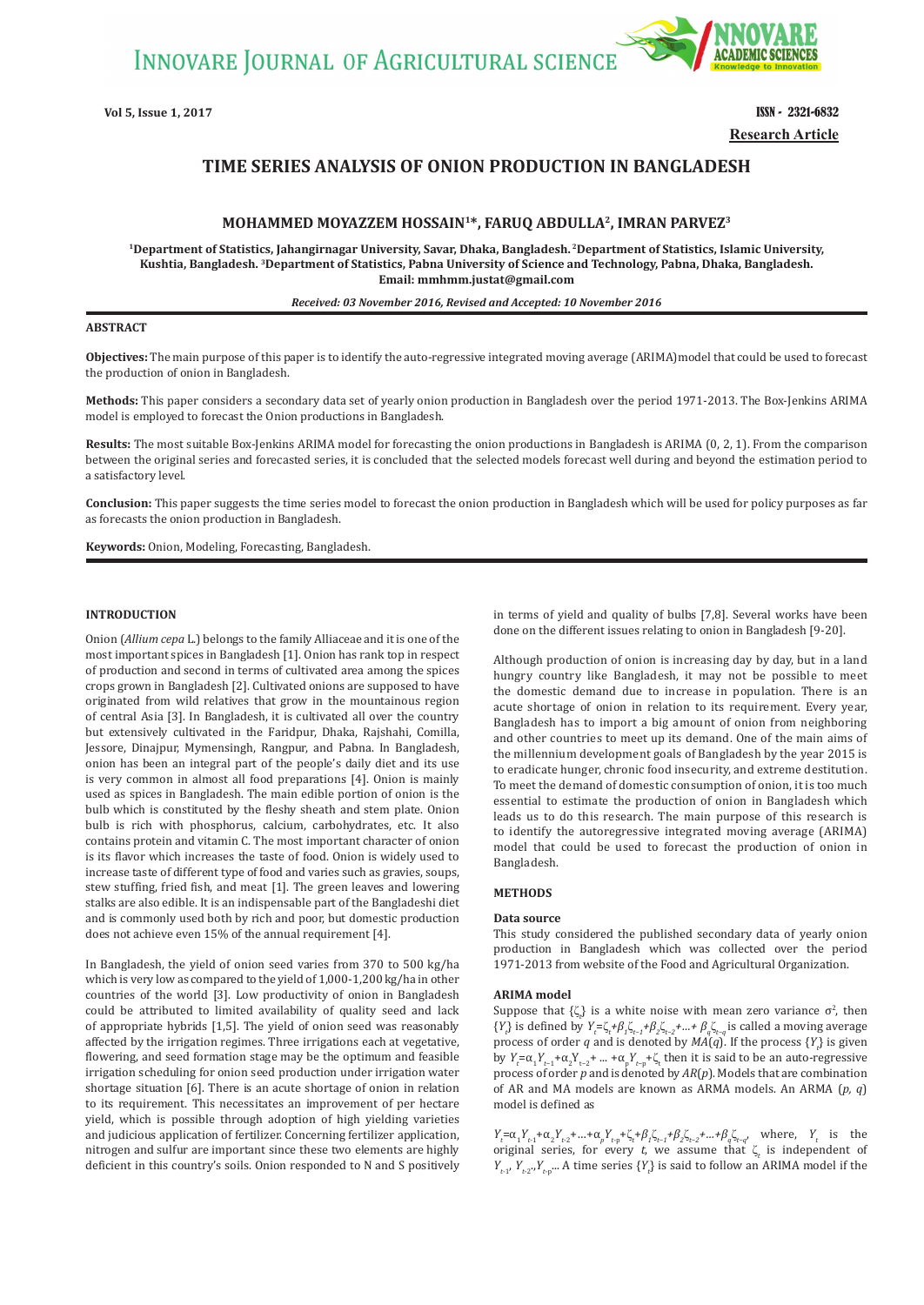$d^{\text{th}}$  difference  $W_t = \nabla^d Y_t$  is a stationary ARMA process. If  $\{W_t\}$  follows an ARMA (*p, q*) model, we say that {*Yt* } is an ARIMA (*p, d, q*) process.

## **Box-Jenkins method**

The influential work of Box-Jenkins [21]shifted professional attention away from the stationary serially correlated deviations from deterministic trend paradigm toward the ARIMA (*p, d, q*) paradigm. It is popular because it can handle any series, stationary or not with or without seasonal elements. The basic steps in the Box-Jenkins methodology are given below.

# *Preliminary analysis*

Create conditions such that the data at hand can be considered as the realization of a stationary stochastic process.

## *Identification of a tentative model*

Specify the orders *p, d, q* of the ARIMA model so that it is clear the number of parameters to estimate. Empirical autocorrelation functions (ACF) play an extremely important role to recognize the model.

#### *Estimation of the model*

The next step is the estimation of the tentative ARIMA model identified in Step-2. By maximum likelihood method, we estimate the parameters of the model.

## *Diagnostic checking*

Check if the model is a good one using tests on the parameters and residuals of the model.

### *Forecasting*

If the model passes the diagnostics step, then it can be used to interpret a phenomenon, forecast.

#### **Evaluation of forecast error**

There are many summary statistics available in the literature for evaluating the forecast errors of any model, time series, or econometric. Here, an attempt is made to identify the best models for onion production in Bangladesh using the following contemporary model selection criteria, such as root mean square percentage error (RMSPE), mean percent forecast error (MPFE), and theil inequality coefficient (TIC).

# *RMSPE*

RMSPE is defined as,

$$
RMSPE = \sqrt{\frac{1}{T} \sum_{t=1}^{T} \left( \frac{Y_t^f - Y_t^a}{Y_t^a} \right)^2}
$$

Where  $Y_t^f$  is the forecast value in time *t* and  $Y_t^a$  is the actual value in time *t*.

# *MPFE*

MPFE is defined as,

$$
MPFE = \frac{1}{T} \sum_{t=1}^{T} \left( \frac{Y_t^a - Y_t^f}{Y_t^a} \right)
$$

Where  $Y_t^f$  is the forecast value in time *t* and  $Y_t^a$  is the actual value in time *t*.

# *TIC*

TIC is defined as [22],

$$
TIC = \frac{\sqrt{\frac{1}{T} \sum_{t=1}^{T} (Y_t^f - Y_t^a)^2}}{\sqrt{\frac{1}{T} \sum_{t=1}^{T} (Y_t^a)^2} + \sqrt{\frac{1}{T} \sum_{t=1}^{T} (Y_t^f)^2}}
$$

Where  $Y_t^f$  is the forecast value in time *t* and  $Y_t^a$  is the actual value in time *t*.

## **RESULTS AND DISCUSSION**

In general, Augmented-Dickey-Fuller (ADF), Phillips-Perron (PP), and Kwiatkowski–Phillips–Schmidt–Shin (KPSS) unit root tests are used to check whether the data series is stationary or not. This paper also considers these tests. After the second differencing, the ADF test with Pr (|τ|≥−7.4804) <0.01 and PP test with Pr (|τ|≥−32.8901) <0.01 and also the KPSS unit root test with Pr (|τ|≥0.0274) >0.1 at 5% level of significance declared that the onion production data series is stationary and suggest that there is no unit root. The graphical



Fig. 1. (a) Time series (original series) plot, (b) time series (2<sup>nd</sup> differenced) plot, (c) autocorrelation functions and, (d) PACF of **2nd differenced onion production in Bangladesh**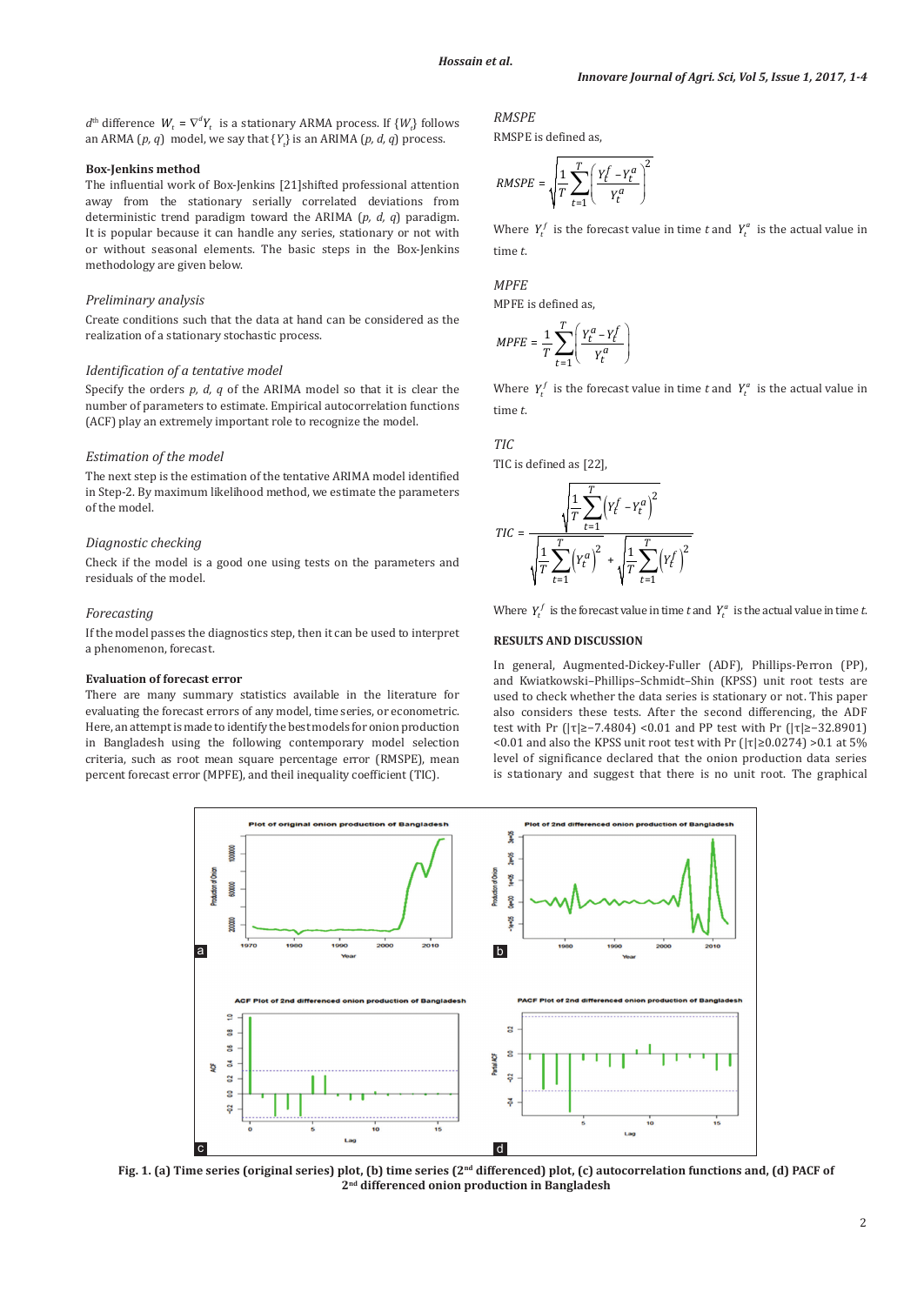representations of the original and second differenced series are presented in Fig. 1a and b.

The onion production data series initially shows almost equal production and after the period 2003; the production increasing dramatically which make increasing trend. One of the main causes of this change may be due to the revolution in agricultural sector in Bangladesh. There is a slightly decreasing trend between the periods 2007 and 2009 and again after the period 2009; there is an increasing trend that is the variance is not stable which leads the onion production data series is not stationary (Fig. 1a). However, it is clear that the second differenced onion production data series shows stable variance which shows the data becomes stationary. To stabilize the variance and to make the data stationary second difference is enough that is difference order is 2, and it is said that integrated of order 2 (Fig. 1b). The alternative positive and negative ACF (Fig. 1c) and PACF (Fig. 1d) indicates the onion production follows ARIMA process. The PACF with a significant spike at lag 1 and ACF with significant spike at lag 1 suggest the first-order autoregressive and first-order moving average are effective for onion production in Bangladesh.

The best fitted ARIMA model is selected on the basis of the lowest value of AIC, AIC, and BIC. With the help of these model, selection criteria ARIMA (0, 2, 1) model with AIC=1039.1, AIC  $_{c}$ =1039.41, and BIC=1042.52 is the best-selected model for forecasting the onion

# **Table 1: Summary statistics and forecasting criteria of the fitted ARIMA (0, 2, 1) model**

| Coefficients       | <b>Estimates</b>  | SE.                    | t-value                    | P-value            |
|--------------------|-------------------|------------------------|----------------------------|--------------------|
| ma1<br>Forecasting | $-0.8015$<br>MASE | 0.1297<br><b>RMSPE</b> | $-6.179645$<br><b>MPFE</b> | 0.05106673<br>TIC. |
| criteria<br>Value  | 0.9086191         | 0.1558325              | 0.02654063                 | 0.08058192         |

MPFE: Mean percent forecast error, RMSPE: Root mean square error percentage, TIC: Theil inequality coefficient

production in Bangladesh. The estimates of the parameters of the fitted ARIMA (0, 2, 1) model are shown in Table 1. In addition, the value of the most useful "forecasting criteria" of the fitted ARIMA (0, 2, 1) model are also presented in Table 1.

Several graphical test of the residuals for the fitted ARIMA (0, 2, 1) model are presented in Fig. 2 and suggests that there is no significant pattern in the residuals and hence, it may conclude that there is no autocorrelation among the residuals of the filled model. At 5% level of significance, from the Tables given by [23], we have the lower and upper values of the Runs and they are 16 and 28, respectively. Hence, the observed number of Runs is 28. Hence, the "Run" test with Pr  $(16 \le R \le 28) = 0.95$  at 5% level of significance strongly suggest that there is no autocorrelation among the residuals of the fitted ARIMA (0,2,1) model. Here, "Histogram with Normal Curve" is used to check the normality assumption of the residuals of the fitted model. The Histogram with Normal Curve of the residuals of the fitted ARIMA (0, 2, 1) model is given in Fig. 2. Histogram with normal curve approximately suggests that the residuals of the fitted ARIMA (0, 2, 1) model are normally distributed. Therefore, it is clear that our fitted ARIMA (0, 2, 1) model is the best-fitted model and adequately used to forecast the onion production in Bangladesh. Using the best-fitted model ARIMA (0, 2, 1), the forecast value and 95% confidence level for 10 years are shown in Table 2.

The graphical comparison of the original series and the forecast series of onion production in Bangladesh is presented in Fig. 3. It is apparent that the forecast data series (blue-color) fluctuate from the original data series (dark-green-color) with a very small amount (Fig. 3). Therefore, the forecasted series is really better representation of the original onion production series in Bangladesh.

# **CONCLUSIONS**

A time series model is used to identify the patterns in the past movement of a variable and uses that information to forecast the future values. This study tried to fit the best model to forecast the onion production in Bangladesh, with the help of the latest available



**Fig. 2: Several plots of residual plots and Histogram with normal curve**